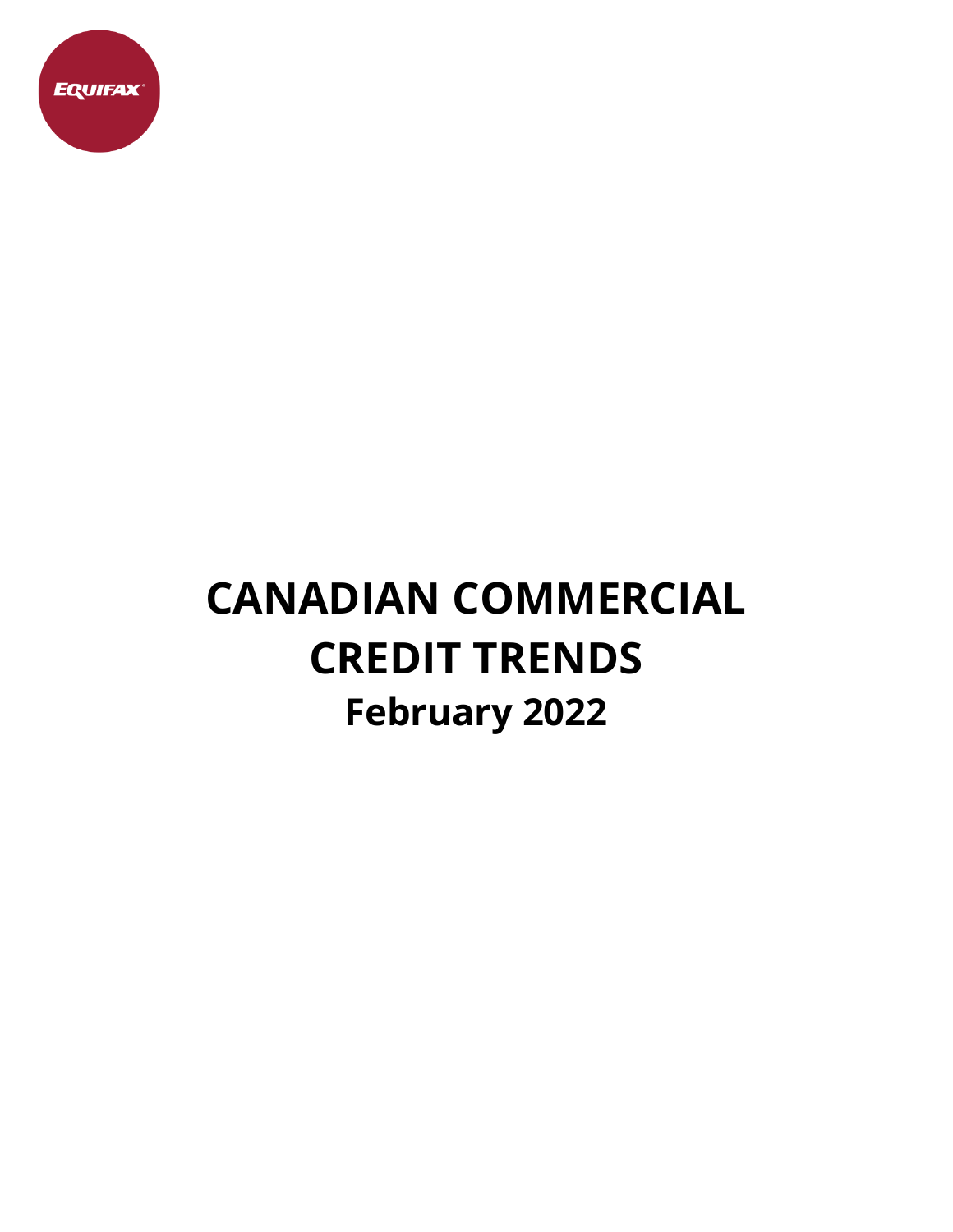## **Canadian Equipment Lending Decreases Slightly**

- The CFLA/Equifax Canadian Equipment Lending Index seasonally adjusted originations decreased 1% from 141.2 in January 2022 to 139.7 in February 2022.
- The index was down month-over-month after being up last month and has decreased month-over-month 6 of the last 8 months.
- Compared to the same month one year ago, the Index is up 5%.
- The index has been up year-over-year for 4 consecutive months and 19 of the last 20 months.





**Copyright © 2022, Equifax, Inc., Atlanta, Georgia. All rights reserved.**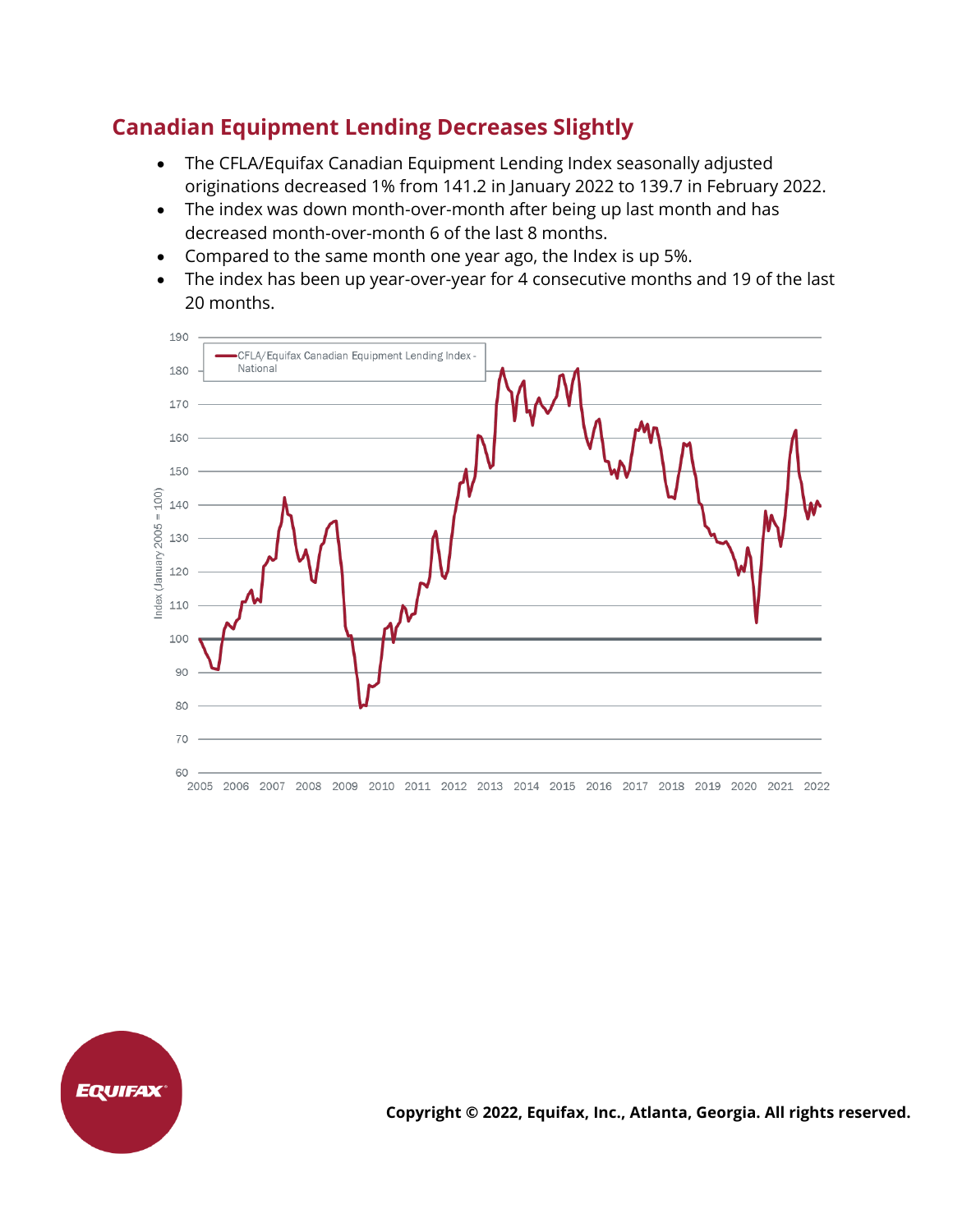## **Canadian Equipment 31-180 Day Shifts Upward Slightly**

#### **31-180%**

- CFLA/Equifax Canadian Equipment Delinquency Index 31-180% increased 12 bps from 0.78% in January 2022 to 0.90% in February 2022.
- As compared to one year ago, delinquency decreased 15 bps.
- This is the fifteenth year-over-year decrease in delinquency after 29 months of year-over-year increases.





**Copyright © 2022, Equifax, Inc., Atlanta, Georgia. All rights reserved.**